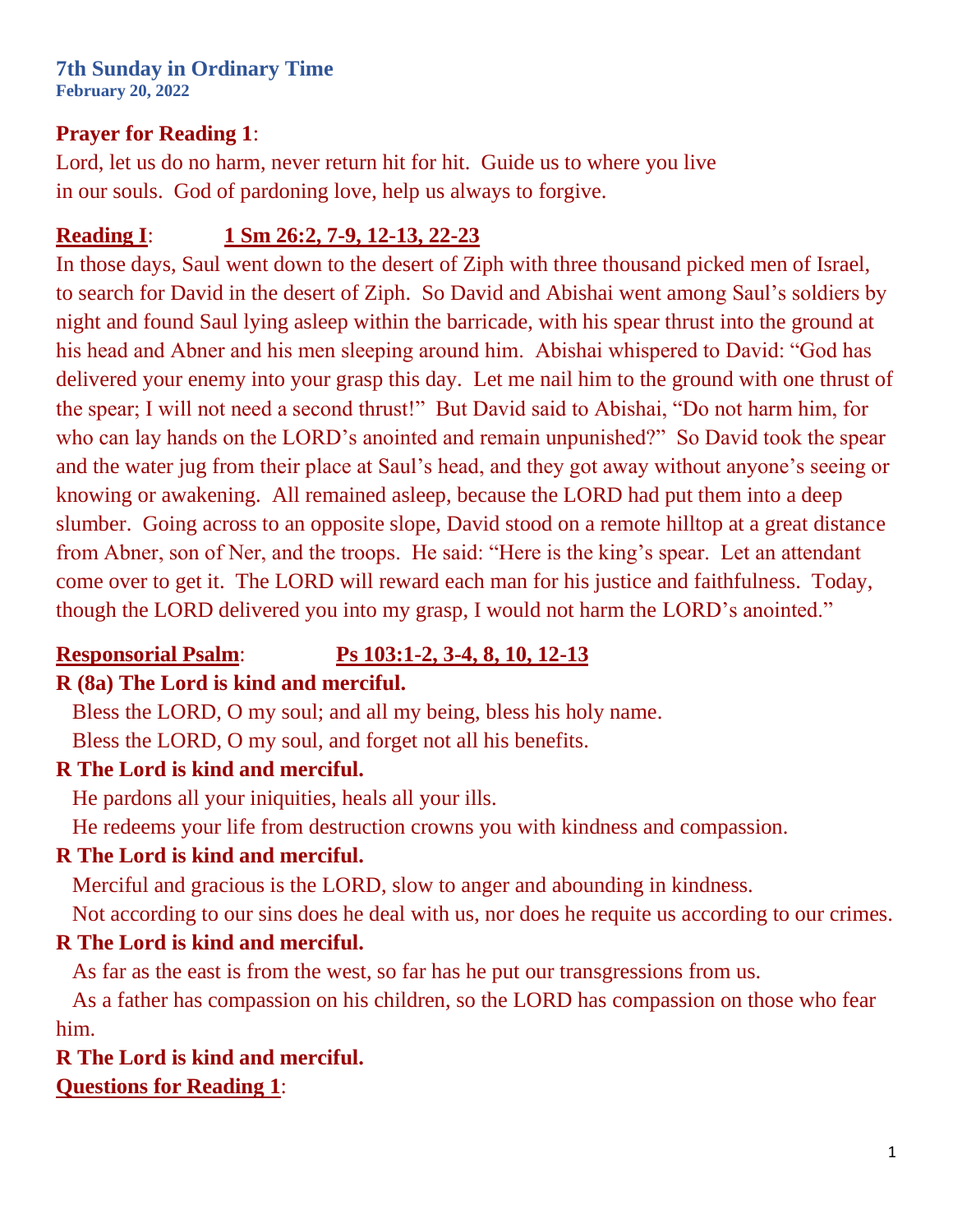**7th Sunday in Ordinary Time February 20, 2022**

1. In what way does this reading teach us about magnanimity (which means 'generous in overlooking injury and insult, rising above pettiness and meanness')? Can you think of any saints/prophets who were or are magnanimous? Do you know any magnanimous people in your own life? What about you?

2. Saul was mean but David showed respect for him because he was anointed. Can you show respect for someone yet disagree with him/her? What do you think the outcome is when neither side respects the other?

#### **Prayer for Reading 2**:

Christ, we are only earth. But you open us to you. We go up to heaven through you. Heaven comes down to us through you. You are the gate, the gatekeeper, the one who opens us to make all the earth holy.

## **Reading II: [1 Cor 15:45-49](https://bible.usccb.org/bible/1corinthians/15?45)**

Brothers and sisters: It is written, *The first man, Adam, became a living being,* the last Adam a life-giving spirit. But the spiritual was not first; rather the natural and then the spiritual. The first man was from the earth, earthly; the second man, from heaven. As was the earthly one, so also are the earthly, and as is the heavenly one, so also are the heavenly. Just as we have borne the image of the earthly one, we shall also bear the image of the heavenly one.

#### **Questions for Reading 2**:

1. Name some of the ways we bear the image of the earthly Adam.

2. [Hans Urs von Balthasar](https://en.wikipedia.org/wiki/Hans_Urs_von_Balthasar) said that Christ "cut a path" for us as grace ascending and grace descending. Is Christ just as much creation's highest response to the Father as he is the Father's Word to creation. Does the heavenly Adam coming together with the earthly Adam cut a path for us? What does bearing the image of the heavenly Adam allow us to do?

## **Prayer for Gospel**:

Injured? Offer the other cheek. There is only embrace and kiss. Don't lend and demand repayment, you say. There is only give all your money, or whatever you have. There is no getthat-cloak-back when someone takes your coat. Instead, buy the person a wardrobe. God of inexhaustible love, pour your gift of love on us, over us and within us, all of it, shaken down, overflowing. Let us love each other well, with your own prodigal, radical, love.

## **Gospel**: **[Lk 6:27-38](https://bible.usccb.org/bible/luke/6?27)**

Jesus said to his disciples: "To you who hear I say, love your enemies, do good to those who hate you, bless those who curse you, pray for those who mistreat you. To the person who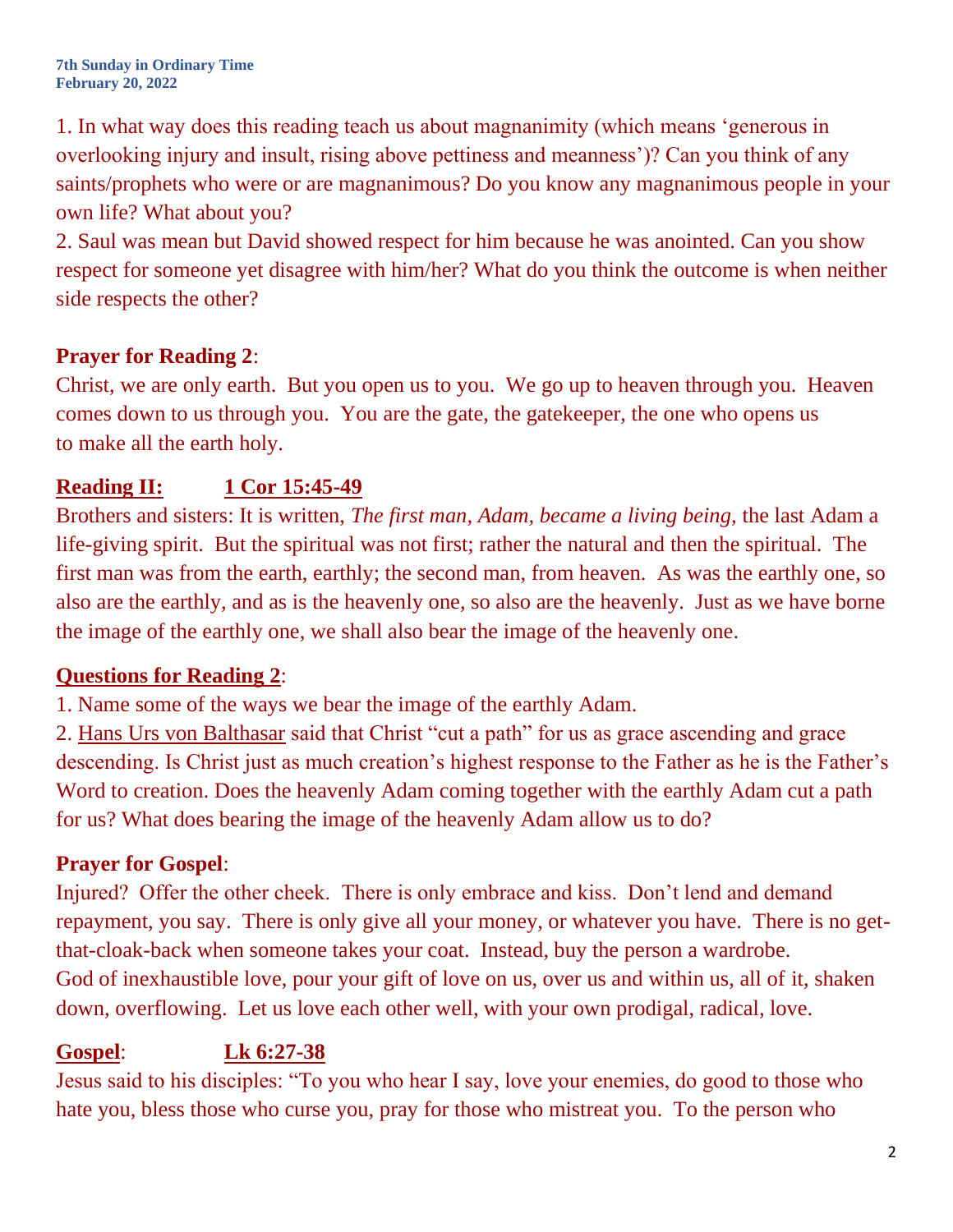strikes you on one cheek, offer the other one as well, and from the person who takes your cloak, do not withhold even your tunic. Give to everyone who asks of you, and from the one who takes what is yours do not demand it back. Do to others as you would have them do to you. For if you love those who love you, what credit is that to you? Even sinners love those who love them. And if you do good to those who do good to you, what credit is that to you? Even sinners do the same. If you lend money to those from whom you expect repayment what credit is that to you? Even sinners lend to sinners, and get back the same amount. But rather, love your enemies and do good to them, and lend expecting nothing back; then your reward will be great and you will be children of the Most High, for he himself is kind to the ungrateful and the wicked. Be merciful, just as your Father is merciful.

"Stop judging and you will not be judged. Stop condemning and you will not be condemned. Forgive and you will be forgiven. Give, and gifts will be given to you; a good measure, packed together, shaken down, and overflowing, will be poured into your lap. For the measure with which you measure will in return be measured out to you."

#### **Questions for Gospel**:

1. Jesus goes one step farther than David's "don't kill" your enemies. He says, "love" them. Don't expect anything back when you lend, and if someone takes something of yours, give that person much more. Who practices absolute generosity like this? Who do you know besides God who comes close? A parent with his/her child? With grace, can we think of everyone as our family?

2. "Be merciful, just as you Father is merciful." According to Pope Francis in the text below, what does being merciful do for us? Why do you think mercy is a gift?

I remember that this theme was chosen for the first Angelus that I had to recite as pope: mercy. And this has remained very much impressed on me, as a message that I would always have to offer as pope, a message for everyday: mercy. I remember that on that day I even had an attitude that was somewhat "brazen," as if I were advertising a book about mercy that had just been published by Cardinal Kasper. And on that day I felt very strongly that this is the message that I must offer as Bishop of Rome: mercy, mercy, please, forgiveness.

God's mercy is our liberation and our happiness. We live [through] mercy and we cannot afford to be without mercy. It is the air that we breathe. We are too poor to set any conditions. We need to forgive because we need to be forgiven. Thank you!

[Pope's Message: Mercy is the very heart of God](https://www.archstl.org/popes-message-mercy-is-the-very-heart-of-god-5135), March 18, 2020

## **In Exile by Ron Rolheiser**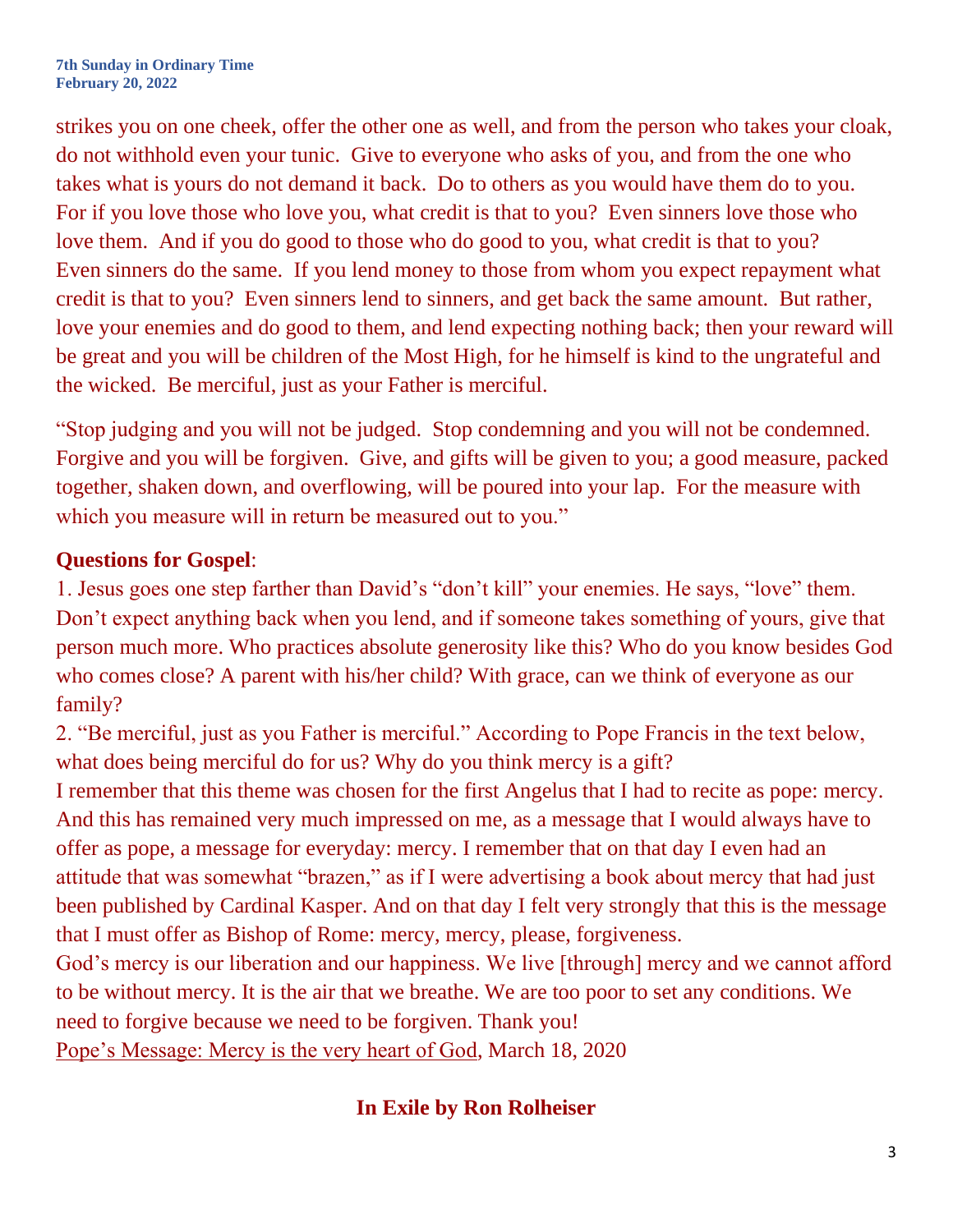## **Stuck In Traffic**

There's a famous billboard that hangs along a congested highway that reads: "You aren't stuck in traffic. You are traffic!" Good wit, good insight! How glibly we distance ourselves from a problem, whether it is our politics, our churches, the ecological problems on our planet, or most anything else.

We aren't, as we want to think, stuck in a bad political climate wherein we can no longer talk to each other and live respectfully with each other. Rather we ourselves have become so rigid, arrogant, and sure of ourselves that we can no longer respect those who think differently than we do. We are a bad political climate and not just stuck in one.

Likewise for our churches: we aren't stuck in churches that are too self-serving and not faithful enough to the teachings of Jesus. Rather we are Christians who too often, ourselves, out of selfinterest, compromise the teachings of Jesus. We aren't stuck in our churches, we comprise those churches.

The same is true apposite the ecological challenges we face on this planet: We aren't stuck on a planet that's becoming oxygen-starved and a junkyard for human wastage. Rather it's we, not just others, who are too careless in how we are using up the earth's resources and how we are leaving behind our waste.

Admittedly, this isn't always true. Sometimes we are stuck in negative situations for which we bear no responsibility and within which, through no fault of our own, we are simply the unfortunate victim of circumstance and someone else's carelessness, illness, dysfunction, or sin. We can, for instance, be born into a dysfunctional situation which leaves us stuck in a family and an environment that don't make for easy freedom. Or, sometimes simple circumstance can burden us with duties that take away our freedom. So, metaphorically speaking, we can be stuck in traffic and not ourselves be part of that traffic, though generally we are, at least partially, part of the traffic we're stuck in.

Henri Nouwen often highlighted this in his writings. We are not, he tells us, separate from the events that make up the world news each day. Rather, what we see written large in the world news each night simply reflects what's going on inside of us. When we see instances of injustice, bigotry, racism, greed, violence, murder and war on our newscasts we rightly feel a certain moral indignation. It's healthy to feel that way, but it's not healthy to naively think that it's others, not us, who are the problem.

When we're honest we have to admit that we're complicit in all these things, perhaps not in their crasser forms, but in subtler, though very real, ways: The fear and paranoia that are at the